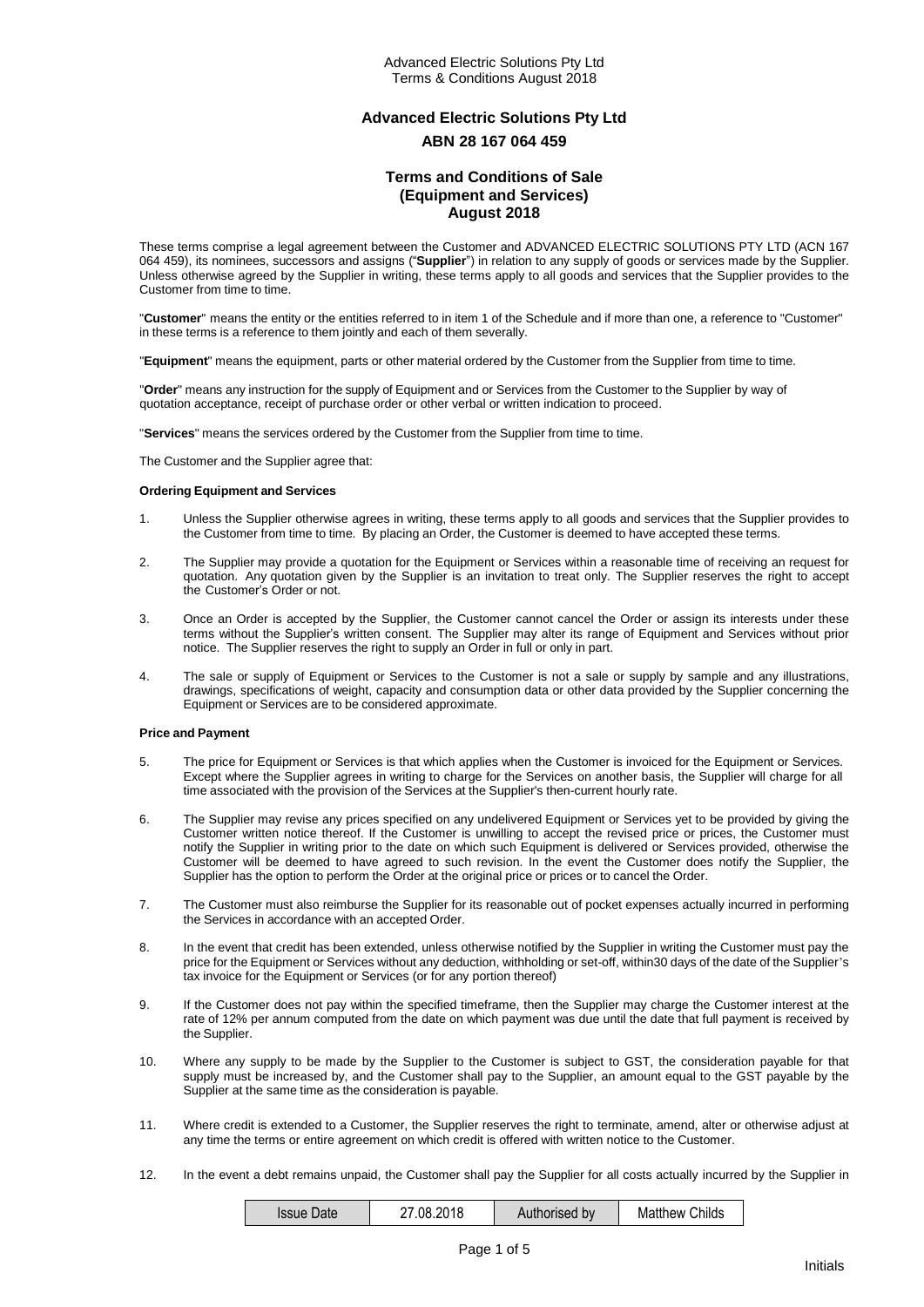the recovery of any monies owed by the Customer to the Supplier including but not limited to recovery agent costs and commissions, repossession costs, location search costs, process server costs, solicitor, court fees and/or any other legal costs arising as a result of the debt.

### **Variation**

13. After acceptance of an Order by the Supplier, where applicable the Supplier and the Customer may agree to vary the Services or to extend the scope of the Services. The Supplier must give the Customer a written notice containing a description of the varied or extended Services and the price payable for those Services. The Customer will be deemed to have agreed to such notice where, prior to the date on which such varied or extended Services are provided, the Customer has not notified the Supplier in writing that it does not accept the price payable for the varied or extended Services. In the event the Customer does notify the Supplier, the Supplier has the option to perform the Services described in the original Order or to cancel the Order.

#### **Delivery & Installation**

- 14. If the Supplier has agreed to install the Equipment, unless otherwise agreed in writing the Customer will pay the installation cost specified and, at the Customer's cost and expense, prepare the Customer's premises for installation of the Equipment.
- 15. Delivery of the Equipment will be given by the Supplier and taken by the Customer at the Customer's nominated address. The Supplier reserves the right to make delivery in instalments, and all such instalments shall be separately invoiced and paid for when due without regard to subsequent deliveries.

### **Title & Risk**

- 16. Risk in the Equipment passes to the Customer when the Equipment is delivered to the Customer's nominated address. The Customer is deemed to have accepted the Equipment at this point and must insure the Equipment for its full replacement value and, pending payment in full for the Equipment, hold the proceeds of that insurance on trust for the Supplier.
- 17. Title to the Equipment passes to the Customer when the Supplier has received full payment for the Equipment and, where the Supplier has agreed (in advance) to accept payment by cheque, payment occurs when the Supplier is credited with the full amount of that cheque. Until title passes in accordance with these terms, the Customer holds the Equipment as fiduciary and bailee, must keep the Equipment in the same condition and must not sell or part with possession of the Equipment without the Supplier's prior written consent. If the Customer does sell the Equipment to a third party either in contravention of this clause 15 or with the Supplier's consent, the Customer must hold the purchase price received from the third party on trust for the Supplier.

### **Defective Products**

- 18. Any Equipment that is delivered to the Customer in a damaged or defective condition, or which does not conform to the relevant Order, may only be returned to the Supplier in exchange for a credit for the price of that Equipment, if the relevant Equipment is returned:
	- (a) within 10 days of delivery to the Customer;<br>(b) free into store at the Supplier's nominated a
	- free into store at the Supplier's nominated address (and where applicable, in its original packaging);
	- (c) without any defect, damage or soiling having occurred since delivery to the Customer; and (d) accompanied by the original invoice and stating the reason for return.
	- accompanied by the original invoice and stating the reason for return.
- 19. In the case of Equipment not manufactured by the Supplier, the particular manufacturer's warranty (if any) applies to that Equipment and the Supplier has no obligations under these terms in respect of such Equipment. Subject to title to the Equipment passing to the Customer pursuant to clause 15, to the extent that the Supplier can lawfully do so the Supplier will take reasonable steps to assign all warranties or guarantees (including without limitation all manufacturer warranties or guarantees) it receives, if any, in respect of the Equipment or parts thereof supplied to the Customer.

### **Provision of Services**

- 20. The Supplier will use reasonable care and skill in performing the Services.<br>21. If the Services are to be provided at a site owned. leased or otherwise occ
	- - 21. If the Services are to be provided at a site owned, leased or otherwise occupied by the Customer ("**Site"**): the Customer grants to the Supplier a non-exclusive licence to enter on and remain at the Site to perform the Services;
		- (f) the Customer must ensure at all times that the Site is maintained with due care so that the Site is easily accessible by the Supplier and is safe; and
		- (g) the Supplier shall not be responsible for any damage or destruction to property located at the Site, except for such damage or destruction that occurs due to the Supplier's gross negligence or wilful misconduct, and the Customer releases and indemnifies the Supplier from and against all claims of any kind in respect of such damage or destruction.

## **Confidentiality and Intellectual Property**

22. For the purposes of these terms, "**Confidential Information**" means any information in any form disclosed by one party to the other party or acquired by one party from the other party, whether deliberately or inadvertently and including:

| 27.08.2018<br><b>Issue Date</b> | Authorised by | <b>Matthew Childs</b> |
|---------------------------------|---------------|-----------------------|
|---------------------------------|---------------|-----------------------|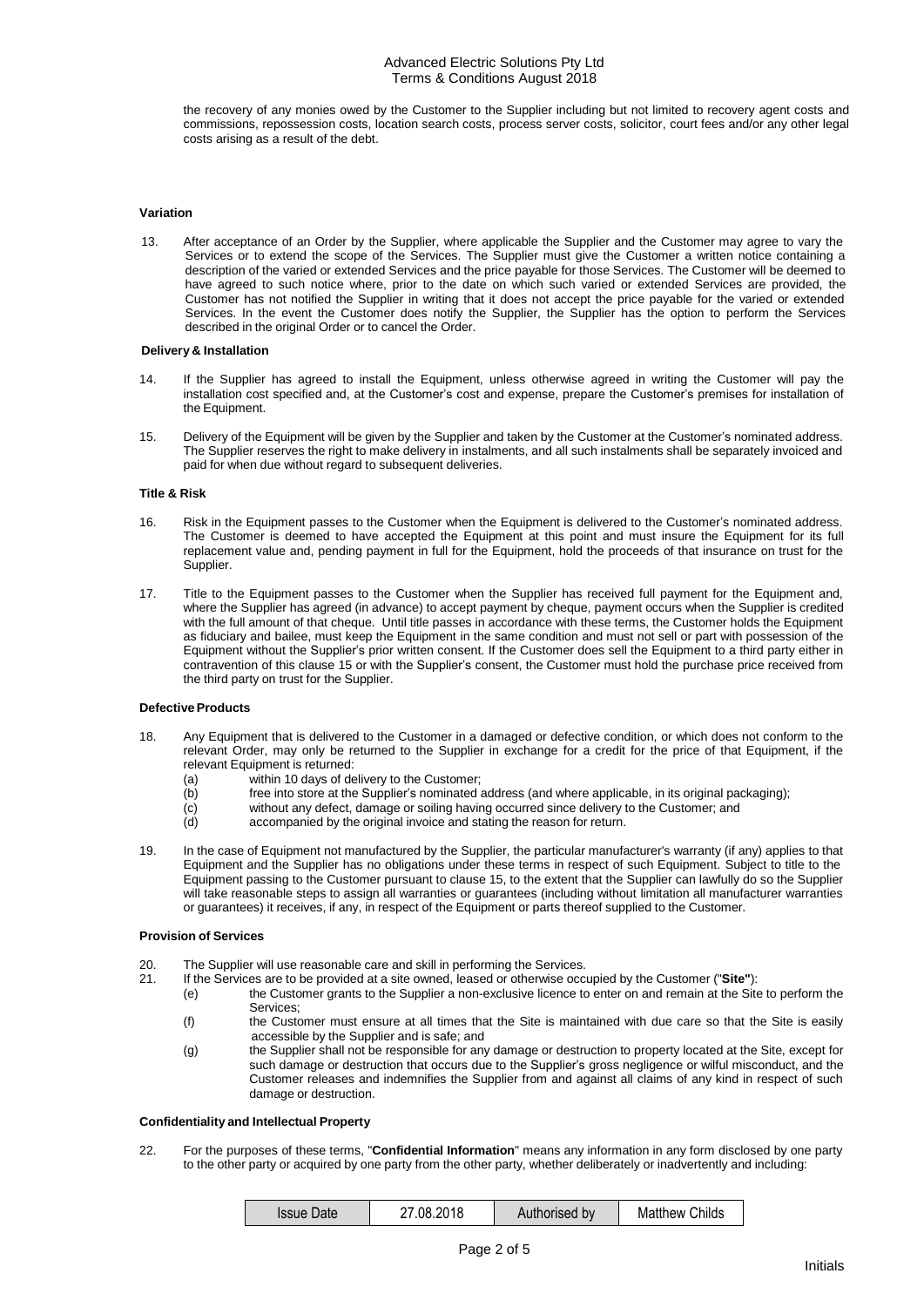## Advanced Electric Solutions Pty Ltd Terms & Conditions August 2018

- (h) any information passing from the personnel of the disclosing party;<br>(i) any information relating to this document, its subject matter, any ne
- any information relating to this document, its subject matter, any negotiations or transactions contemplated or provided for in this document; and
- (j) any information regarding the previous, current or future business interests, operations or affairs of any party or any of its related corporations or of any person or entity with which that party may deal or be concerned, but excluding any information that the receiving party can establish:
- (k) is in the public domain other than through disclosure in breach of this Deed;
- (l) is independently developed by the receiving party; or (m) is received by the receiving party from a third party v
- is received by the receiving party from a third party who is not bound by obligations of confidence in relation to the information.

For the avoidance of doubt, Developed Material comprises Confidential Information belonging to the Supplier.

- 23. The Customer must keep the Supplier's Confidential Information secret and confidential and use such Confidential Information solely for purpose of using the Equipment or Services in accordance with these terms. The Customer must not directly or indirectly disclose, or allow to be disclosed, the Supplier's Confidential Information and must inform the Supplier immediately upon becoming aware or suspecting that an unauthorised person has become aware of any Confidential Information.
- 24. The Customer may disclose the Confidential Information to its employees and contractors ("**Representatives**") who have a need to know the Confidential Information, provided that such Representatives are aware of the confidential nature of the Confidential Information and are bound by equivalent obligations of confidentiality. The Customer is liable for any breach of confidentiality by its employees, contractors, officers and other representatives.
- 25. All intellectual property rights subsisting in the Equipment or created by the Supplier during the course of performing the Services ("**Developed Material**") will automatically vest in the Supplier upon creation and will be the absolute property of the Supplier. The Customer will not have any legal or equitable claim or right to any part of the Equipment or Developed Material, except as provided in these terms. Unless otherwise specified or agreed, the Supplier grants the Customer a non-exclusive non-transferable licence to use the Developed Material for its internal business purposes.
- 26. The parties acknowledge and agree that this Agreement does not have the effect of transferring the ownership of any intellectual property created or developed prior to or outside the scope of these terms.

### **Exclusion of Warranties and Limitation of Liability**

- 27. The Supplier makes no representation, warranty or undertaking regarding the character, quality, workmanship, condition, suitability or fitness for purpose of the Equipment or the Services and, to the extent permitted by law, any condition or warranty which would otherwise be implied in these terms is hereby excluded.
- 28. Where legislation implies in these terms any condition or warranty, and that legislation avoids or prohibits provisions in a contract excluding or modifying the application of or exercise of or liability under such condition or warranty, the condition or warranty shall be deemed to be included in these terms. However, the liability of the Supplier for any breach of any express or implied condition or warranty shall be limited, at the option of the Supplier, to one or more of the following:
	- (n) the replacement, repair or resupply of the Equipment;<br>(o) the payment of the cost of replacing or repairing the E
	- (o) the payment of the cost of replacing or repairing the Equipment or acquiring equivalent goods; or
	- the supplying of the Services again; or
	- (q) the payment of the cost of having the Services supplied again.
- 29. The Supplier's liability under these terms will be reduced to the extent that the loss or damage to the Customer was caused or contributed to by the Customer or any third party.
- 30. For the avoidance of doubt, in no circumstances will the Supplier be liable for any indirect, special, consequential or incidental damages howsoever caused (including without limitation, at law, in equity or pursuant to statute).
- 31. The Customer hereby indemnifies the Supplier against any loss, liability, damage (whether direct or consequential) or expense of any nature whatsoever which may be suffered by the Supplier as a result of or in connection with the Customer's failure to comply with these terms and/or any use of the Equipment or Services by the Customer.

### **Termination**

- 32. The Supplier may terminate any Order immediately if the Customer breaches any part of these terms or if the Customer becomes insolvent or an insolvent under administration, within the meaning of section 9 of the Corporations Act 2001 (as amended).
- 33. The Supplier may terminate the supply of Services at any time (including during the course of a particular matter) by giving written notice to the Customer. Termination does not prejudice the Supplier's rights or entitlements accruing up to the date of termination.

34. Without prejudice to any other rights the Supplier may have, if the Customer breaches these terms:

- 
- (r) all amounts which the Customer owes the Supplier become immediately payable;<br>(s) the Supplier may retain any deposit (if any) paid by the Customer on account of the the Supplier may retain any deposit (if any) paid by the Customer on account of the price payable;
	- (t) the Supplier and its employees and agents may enter the Customer's premises to recover Equipment unpaid for and the Supplier will not be liable for any damage caused to the Customer premises or property in retaking possession of the Equipment; and
	- (u) the Customer must indemnify the Supplier against all costs and expenses incurred by the Supplier in retaking possession of the Equipment.
- 35. The Supplier may alter or suspend credit or refuse to deliver Equipment or provide Services or cancel unfulfilled Orders

| <b>Issue Date</b> | 27.08.2018 | Authorised by | <b>Matthew Childs</b> |
|-------------------|------------|---------------|-----------------------|
|-------------------|------------|---------------|-----------------------|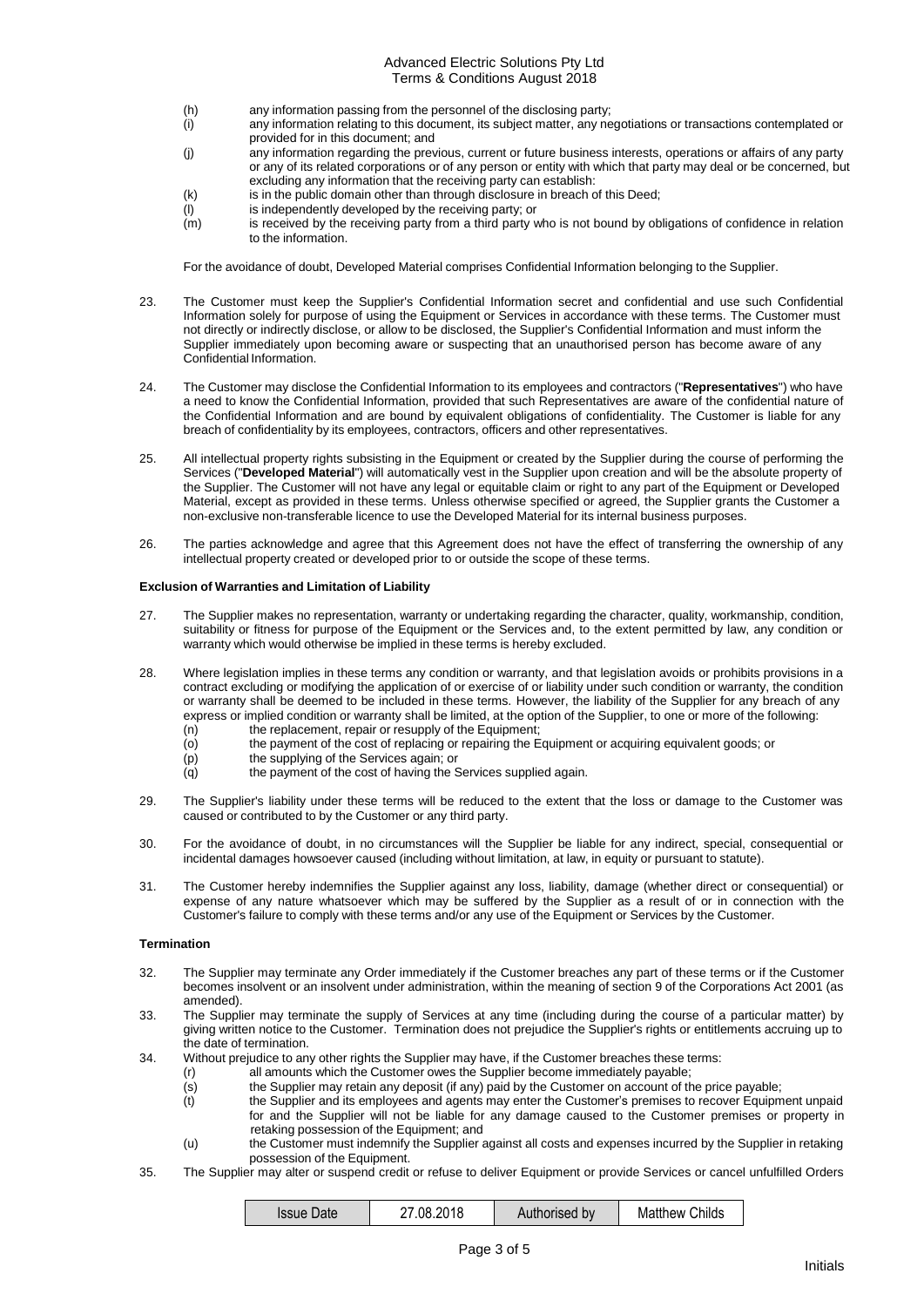when, in the Supplier's opinion, the Customer's financial condition or account warrants such action.

#### **Dispute Resolution**

- 36. If any dispute or difference arises in connection with these terms, then the parties shall negotiate in good faith, using their best endeavours to resolve the dispute or difference in accordance with this clause before initiating any court proceedings (other than proceedings for urgent interlocutory relief).
- 37. If the parties cannot resolve a dispute within fourteen (14) days of one party notifying the other of the existence of the dispute, the parties agree to refer the dispute to senior management, who will attempt to resolve the dispute or difference in good faith.
- 38. If after a further fourteen (14) days of such escalation the dispute remains outstanding, the parties shall mediate the dispute as follows by agreeing the appointment of a mediator within seven (7) days and holding the mediation within a further seven (7) days of appointment of the mediator. In the event the parties cannot agree on the identity of a mediator within the time frame referred to in this clause, the mediator is to be appointed by the President of the Law Society of South Australia or the President's nominee. The parties will pay equal shares of the mediator's fees.
- 39. If the mediation does not proceed within the agreed timetable or is not successful in resolving the dispute, the parties shall be entitled to refer the dispute to an appropriate Court or Tribunal in South Australia.

#### **Notices**

- 40. Any notice given under these terms must be in writing and signed by or for the sender and delivered by post, hand or fax to the relevant address nominated by a party in accordance with these terms.
- 41. A notice or other communication is deemed given if:
	- (v) personally delivered, upon delivery;<br>(w) mailed to an address in Australia, tw
	- (w) mailed to an address in Australia, two (2) Business Days after the date of posting (whether received or not);<br>(x) mailed to an address outside Australia, five (5) Business Days after the date of posting (whether receiv
	- mailed to an address outside Australia, five (5) Business Days after the date of posting (whether received or not); and
	- (y) sent by facsimile, at the time of transmission provided that the sender's machine produces a transmission report confirming the successful transmission of the total number of pages of the notice.

#### **General**

- 42. it is expressly understood and agreed that any technical advice furnished by the Supplier with respect to the use of the Equipment is given without charge, and the Supplier assumes no obligation or liability for the advice given or results obtained, all such advice being given and accepted at the Customer's risk.
- 43. The Supplier shall not be liable for any delay in performance resulting in whole or in part from matters outside the Supplier's reasonable control, including without limitation fires, floods, or other catastrophes; strikes, lockouts, or labor disruptions; wars, riots, or embargo delays.
- 44. The Supplier may engage or sub-contract any person to provide the Services, and may assign its rights, interests or obligations under these terms, in the Supplier's absolute discretion.
- 45. The Customer may not amend or vary these terms and these terms prevail over any terms the Customer seeks to impose on an Order for Equipment and/or Services. The Supplier may amend or replace these terms at any time by notice to the Customer.
- 46. These terms will not be construed against the Supplier merely because the Supplier prepared them or relies on them.
- 47. These terms are governed by South Australian law. The Customer submits to the non-exclusive jurisdiction of South Australian courts for any proceedings arising out of these terms.
- 48. These terms comprise the whole agreement between the parties about the Equipment and Services. These terms supersede any prior agreement or obligation between the parties as to its subject matter.
- 49. Each clause contained in these Terms and Conditions are severable if found to be unenforceable, invalid, illegal or void, and its severance will not affect any other part of these Terms and Conditions.
- 50. The Customer must not assign or transfer its rights or obligations under these terms without the prior written consent of the Supplier.
- 51. No failure to exercise nor any delay in exercising any right, power or remedy by a party operates as a waiver. A single or partial exercise of any rights, power or remedy does not preclude any other or further exercise of that or any other right, power or remedy. A waiver is not valid or binding on the party granting that waiver unless made in writing.
- 52. The relationship between the parties is that of independent contractors and the parties are not partners, joint ventures or principal and agent.

| Name:   |  |
|---------|--|
|         |  |
| Signed: |  |

| <b>Issue Date</b> | 27.08.2018 | Authorised by | <b>Matthew Childs</b> |  |
|-------------------|------------|---------------|-----------------------|--|
|-------------------|------------|---------------|-----------------------|--|